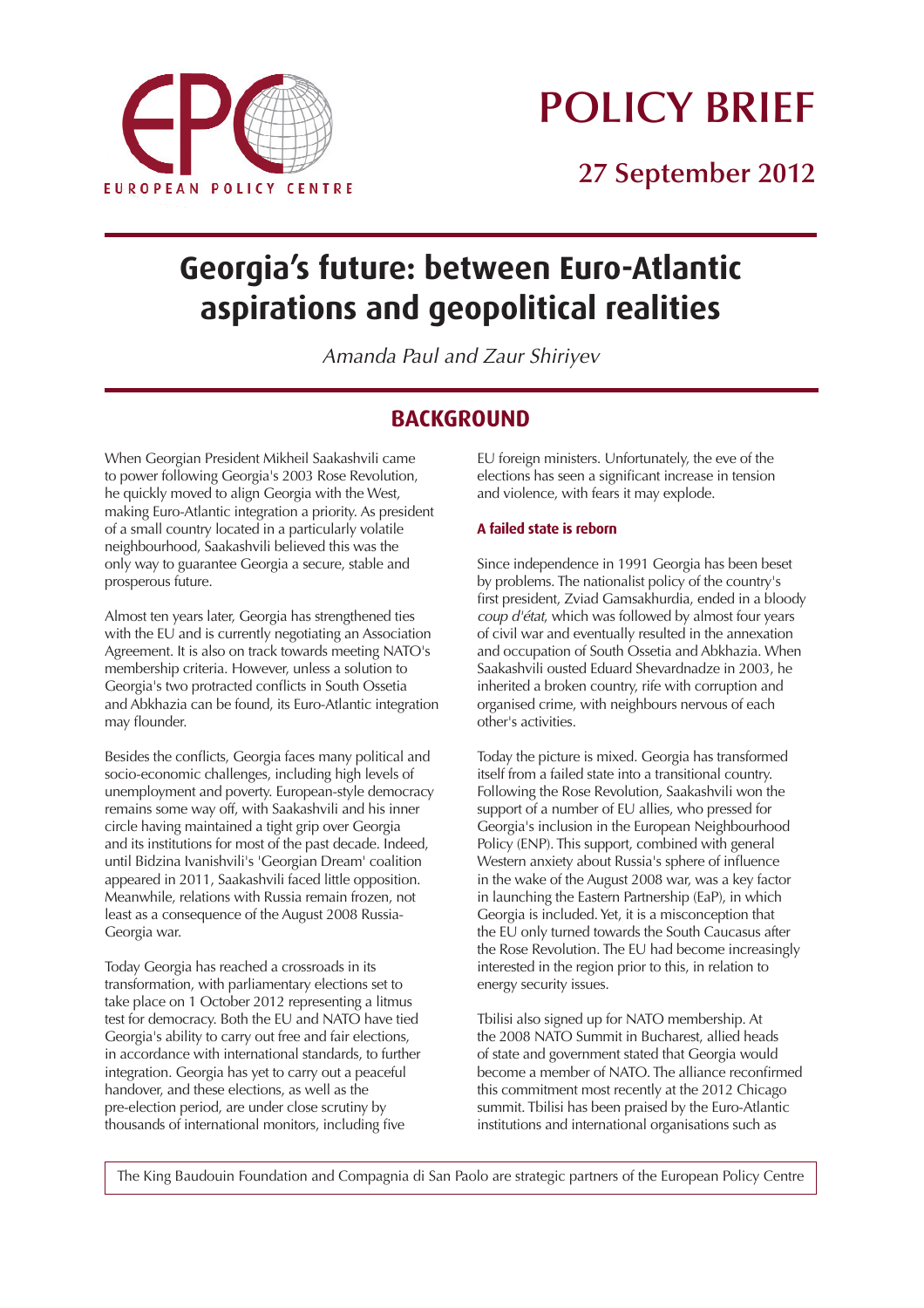the World Bank for its rapid economic and political transformation. This was the result of a decade of Saakashvili's revolutionary approach, which has seen the formation of one of the youngest governments in the world and recorded a significant number of successes in a short period of time, including in the fight against organised crime and corruption, reducing cronyism, cleaning up the business climate, building a market-based economy, and simplifying tax structures.

Georgia's shift away from the Soviet mentality, not only with regard to corruption but across every sector of development, has also been a considerable achievement. Georgia is the first country in the post-Soviet space that has destroyed the myth that corruption is a cultural disease. In 2011, Georgia was ranked 64th out of 158 by Transparency International's Corruption Perceptions Index, a considerable leap from 133rd position in 2004.

However, state-building is not democracy-building, and Georgia's modernisation successes have not been matched by democratisation. According to Freedom House, levels of democracy remain at a similar level to ten years ago. Since 2004 all branches of power have been dominated by Saakashvili's UNM party, and in 2007 Saakashvili came under fire after having used tear gas and rubber bullets to repress political opposition. He has also been slow to implement many of the reforms he championed while he was a minister under Shevardnadze. Since 2011 there has been growing unrest, with Saakashvili coming under increasing scrutiny from opposition partners and former government officials, many of whom jumped off the 'Saakashvili ship' accusing him of using the same type of authoritarian tactics that triggered the 2003 popular uprising. The government claims this system

was necessary in order to pass and implement important reforms. Moreover, Georgia's civil society rankings have slipped since the Rose Revolution, while public trust in the media and political parties is low.

While early on Saakashvili peacefully defused a crisis in the province of Adjara, forcing the pro-Russian leader to resign, he failed to repeat this success in South Ossetia and Abkhazia. The 2008 war with Russia exacerbated the problem, making a solution more difficult to find than ever and leaving some 20 percent of Georgia occupied, while around 300,000 persons remain displaced. While Russia may have been provoking Georgia for months, not least as a consequence of Saakashvili's push for NATO membership, the EUmandated independent fact-finding mission report published in 2009 revealed that Georgia opened fire first on Ossetian irregulars, triggering Russia's tough response. Some EU leaders and local opposition forces in Georgia believe this was Georgia's biggest mistake. It showed that despite Georgia's close ties with the US, Washington was not willing to help Tbilisi. It acted as a wake-up call, showing that perhaps the White House had been 'over the top' in its support of Saakashvili. Consequently, Saakashvili's image sunk from having been considered a credible leader to being seen as a loose cannon. While he may have regained support at home, he has never been able to fully reverse the impact of his actions in the West. The six-point ceasefire agreement, which then-French President Nicolas Sarkozy negotiated with Moscow, remains only partially implemented. Since its decision to recognise the two breakaway regions, Moscow has moved to significantly increase its military presence in Abkhazia and South Ossetia with some 10,000 Russian military and security personnel and over 700 armed vehicles.

## **STATE OF PLAY**

#### **EU-Georgia relations**

In Saakashvili's inauguration speech in 2003, he underlined Georgia's desire to take its place in the European family. Georgia has been an enthusiastic and proactive partner, with many of Saakashvili's closest advisors coming from the EU, particularly France. The EU has welcomed this approach and has labelled Georgia (along with Moldova) a front-runner in the EaP. With the EaP still failing to produce a genuine success story, it is not surprising that Tbilisi's efforts have been so positively flagged. Georgia is currently negotiating an Association Agreement with the EU including a comprehensive free-trade area (DCFTA) which once implemented will significantly deepen economic and political ties. Negotiations are due to be concluded next year. Another goal is to table a Visa Liberalisation Action Plan by the end of 2012. Still, the EU remains concerned that Georgia's government is characterised by a dominant executive

branch, weak parliamentary oversight, and an insufficiently independent judiciary.

The EU is a co-chair in the Geneva Process (GP) peace talks and also has a security presence through the EU Monitoring Mission (EUMM). Since the UN and OSCE mandates failed to be renewed due to Russian opposition, the EU is the only security actor on the ground. Moreover, the EU has no access to South Ossetia or Abkhazia, and is only able to patrol the Georgian side of the occupation lines. The Russian military has cut all communication with the EUMM and has declared the mission's head persona non grata in the occupied territories. The role and function of EU Special Representative in the South Caucasus is also a problem. While his mandate enables him to be active in the peace process, this has not been realised.

The EU would like to engage (without recognising) South Ossetia and Abkhazia. It believes isolation is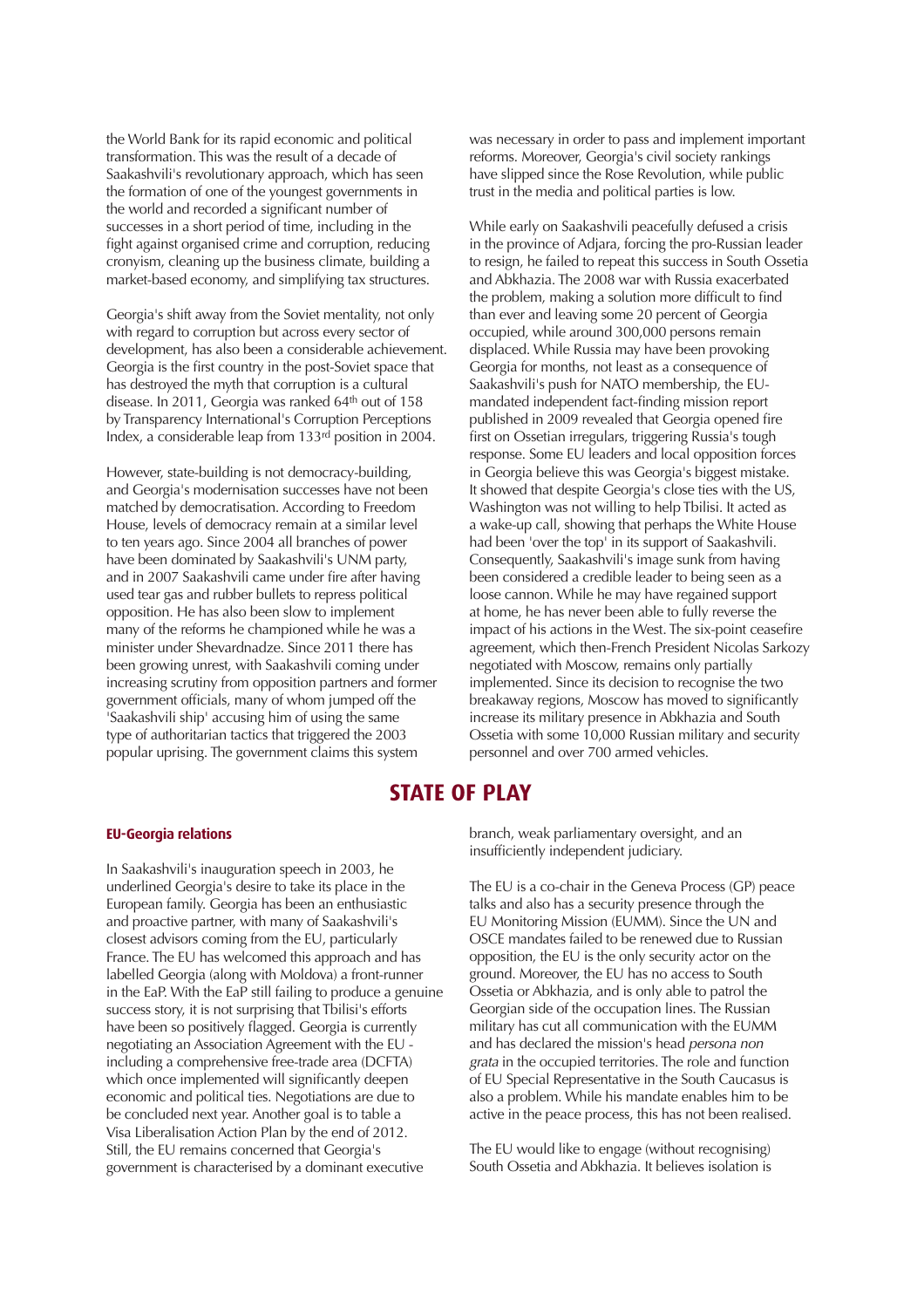unconstructive because it makes the regions more dependent on Russia. It hopes that through Georgia's EU integration process, the country will become more attractive to the South Ossetian and Abkhazian populations, but this could prove difficult, since Tbilisi's military action weakened trust. If the Georgian government had pushed 'engagement without recognition' before 2008, it may have had a greater chance of success than it does today.

#### **The Russian factor**

Georgia's acrimonious relationship with Moscow continues to influence Euro-Atlantic integration, particularly NATO. Needing to collaborate with Russia on bigger international issues such as Iran or Afghanistan, the West does not want to fall out with Moscow over Georgia. This explains the cursory effort it has made to insist that Moscow implements the ceasefire agreement.

While relations with the Kremlin remain close to frozen and are likely to remain that way until Saakashvili leaves office, Georgia has lifted its visa regime for Russian citizens and has pledged the "non-use of force", something that Russia has not reciprocated. Ironically, Tbilisi takes pride in believing that Georgia is Russia's greatest "enemy" after the US. This affirmative brand of Russophobia is wholly unconstructive and harms foreign policy. If anti-Russian rhetoric becomes the main instrument for boosting Georgia's international legitimacy, the opportunities to normalise relations with Moscow will become increasingly narrow.

#### **Strengthening ties with NATO**

Georgia's relations with NATO continue to be strengthened. NATO Secretary-General Anders Fogh Rasmussen described Georgia as "a model partner" during his recent visit in September 2012. Georgia has been very active in NATO-led operations, contributing to the International Security Assistance Force (ISAF) in Afghanistan, and will shortly become the largest non-NATO troop-sending nation there, contributing almost 1,700 troops. Georgia has also promised to be part of a new NATO-led mission after 2014 to train, advise and assist Afghan security forces. Georgia's willingness to participate "without caveats" comes at a time when most allies want to reduce their military presence in Afghanistan, and has bolstered Georgia's value to the Alliance. What's more, it has given Georgia the

opportunity to show that it is not just a problem, but can also help solve problems.

NATO has welcomed Georgia's progress on defence reform, institution-building and democracy, with the country now on a par with Bosnia Herzegovina, and miles ahead of neighbouring Azerbaijan and Armenia. The Chicago Summit gave Georgia a significant boost, as US Secretary of State Hillary Clinton referred to the next summit as an enlargement summit. After Russian objections had prevented Georgia from receiving a Membership Action Plan (MAP) in 2008, the NATO-Georgia Commission (NGC) was established as an alternative. However, Georgia's "territorial integrity" will remain a stumbling block. The recent fighting that took place on Georgia's eastern border with the Russian Republic of Dagestan, the worst incident on the Georgia-Russia border since 2008, underlined the fragile security situation.

#### **Parliamentary elections**

The parliamentary elections and subsequent 2013 presidential elections represent a crucial test for Georgian democracy and deeper Euro-Atlantic integration. The outcome is also significant due to changes to the Georgian constitution that will come into force after the 2013 presidential election, transforming Georgia from semi-presidential governance into a parliamentary model. This should pave the way for a greater level of democracy, subjecting the executive to a more comprehensive system of checks and balances.

A year ago, an easy victory for the UMN was anticipated. Everything was shaken up when billionaire businessman Bidzina Ivanishvili and his 'Georgian Dream' coalition entered the fray. While Ivanishvili also declares Euro-Atlantic integration a priority, he has also said it should be based on realpolitik, bringing an end to geopolitical games. The UMN considers this approach to be a pro-Russian strategy. Either way, for the first time Saakashvili now has a serious competitor. Shortly thereafter, he stripped Ivanishvili of his Georgian nationality on the grounds that Georgian citizens may not hold dual nationality. This incident laid the foundations for war between the two, and the run-up to the elections has been marred by acrimonious actions and mutual recriminations. The recent release of a series of graphic videos showing prison guards brutally beating and raping prisoners in Georgia's penitentiary system has added to tensions and triggered violence in the streets.

## **PROSPECTS**

While Georgia still has a long way to go in terms of its democratic development, it is on the right track. Many challenges remain, including the consolidation of democracy, spreading the benefits of economic growth, and achieving broader social inclusion of

marginalised groups, all of which are crucial for the sustainable development of Georgian society.

The next two years may determine whether Georgia continues on its path towards democracy and